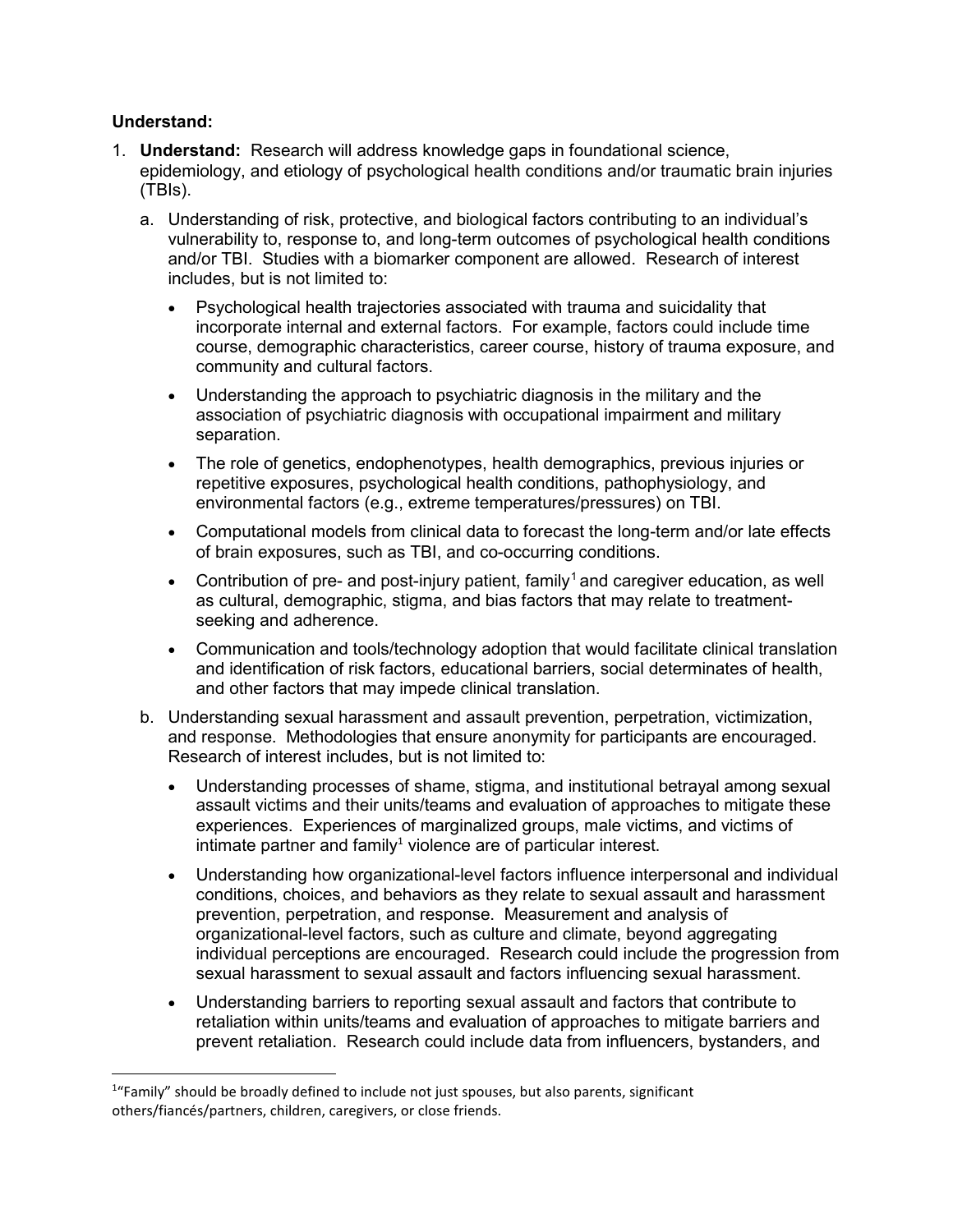perpetrators, as well as environmental, structural, and demographic factors (e.g., workplace culture, climate, senior leader diversity, age, gender).

• Understanding the physical and psychological consequences of intimate partner and family violence.

## **Prevent and Assess:**

- 2. **Prevent and Assess:** Research will address the prevention or progression of psychological health conditions and/or TBI through population, selective, and indicated prevention approaches. Efforts that focus on primary prevention (including protection), screening, diagnosis, and prognosis are within scope.
	- a. Identification and validation of biomarkers or other objective markers for diagnosis, prognosis, or monitoring of psychological health conditions and/or TBI, repetitive exposures, and associated sequelae (e.g., chronic migraine, dizziness, neurocognitive symptoms, sleep, post-traumatic headache, secondary complications). When appropriate, the use of U.S. Food and Drug Administration-cleared/approved products is encouraged.
	- b. Approaches or tools to prevent or reduce risk of psychological health and/or TBI conditions. Research of interest includes, but is not limited to:
		- Translation of environmental sensor outputs to conditions within the brain.
		- Development of innovative materials and technologies that can prevent or reduce risk of TBI.
		- Generation of physiological evidence regarding the safety, efficacy, and utility of candidate neuroprotective measures. Animal models, if used, should be validated and well justified within the literature and should demonstrate clear alignment to clinical populations.
		- Validation of objective tools/methods for assessing and real-time health status monitoring of psychological health conditions and/or TBI.
		- Development of clinical decision-making frameworks or tools that incorporate objective assessments and long-term outcomes to return to activity/duty decisions.
	- c. Development of injury thresholds and exposure standards.
	- d. Development, evaluation, and implementation of cross-cutting prevention approaches targeting upstream factors or leveraging communities and peers to address multiple adverse outcomes such as suicide, multiple forms of violence, and alcohol and substance misuse. Examples of upstream factors could include social connectedness, inclusiveness, culture, problem-solving, emotional regulation, communication, underlying health disparities, financial stability, geographical isolation, rural challenges, and environmental extremes. Research of interest may include, but is not limited to:
		- Optimized messaging for successful dissemination and implementation.
		- Inclusion of families and evaluation of impacts thereon.
		- Culturally acceptable approaches to reducing access to lethal means and promoting means safety for suicide and violence prevention.
	- e. Solutions to increase readiness and resilience in individuals, small teams, families, and communities to ameliorate the potential negative impacts of specific military and life stressors. Research of interest includes, but is not limited to: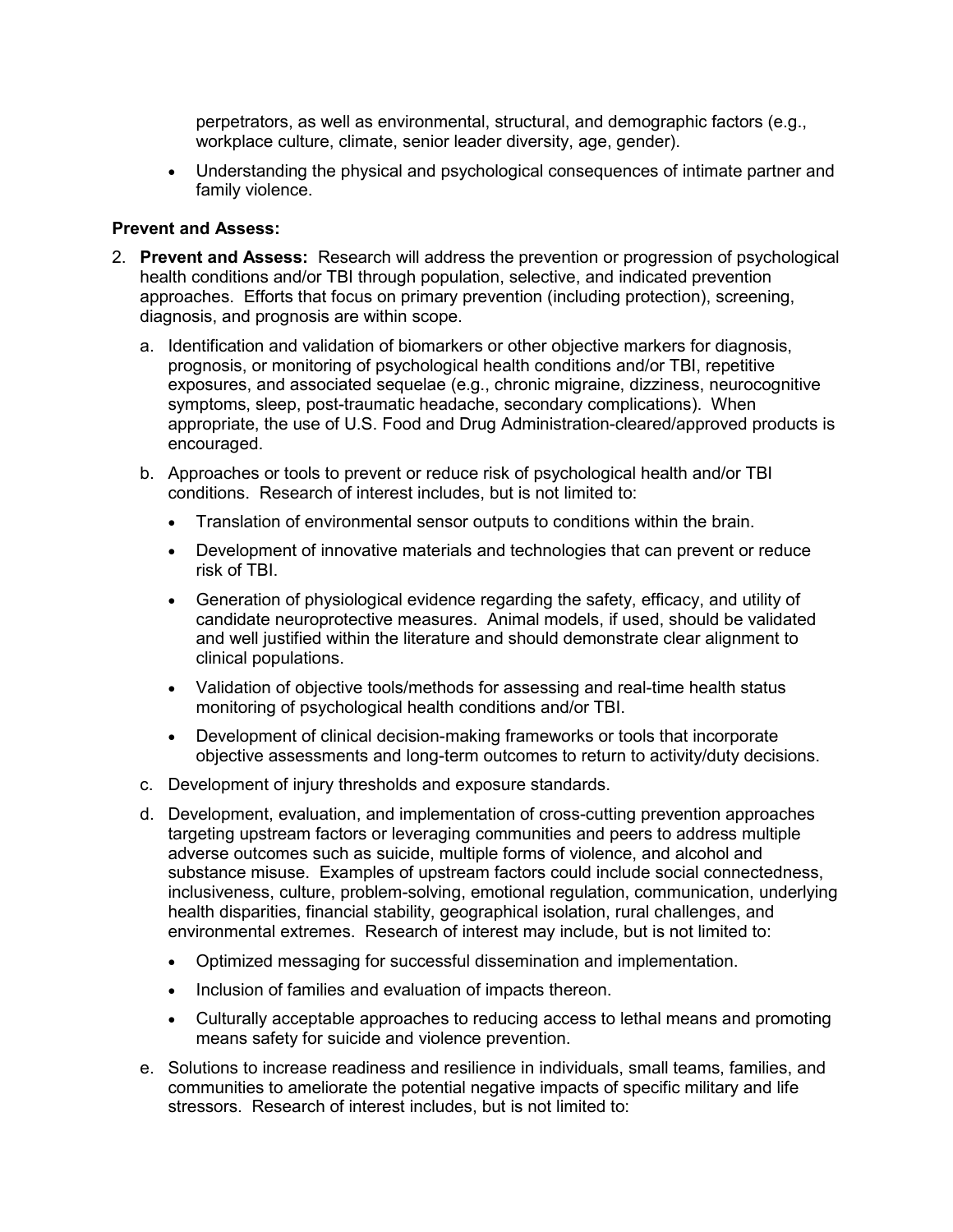- Effective pharmacologic or non-pharmacologic prevention interventions. Solutions for prevention of ASRs and PTSD may be proposed.
- Preparation of Service Members and units for missions and to help reset between deployments within the Sustainable Readiness Model<sup>[2](#page-2-0)</sup>.
- Effective solutions to support relationships and parenting, prepare families for potential secondary trauma exposure, and empower families to access tailored support and resources.
- f. Solutions to address aspects of workplace culture and climate (e.g., leadership attitudes, group characteristics, group identification factors) that are associated with increases in harmful behaviors. Research of interest includes, but is not limited to, solutions to provide and incentivize positive options and substitutes for alcohol and substance use and promote pro-social behavioral norms.

## **Treat:**

- 3. **Treat:** Research will address immediate and long-term treatments and improvements in systems of care, including access to and delivery of healthcare services. Treatment topics may include novel treatments and interventions, personalized medicine approaches, length and durability of treatment, rehabilitation, relapse, and relapse prevention.
	- a. Interventions that promote sustained functional recovery, including interventions administered acutely, during the post-acute phase, or during the chronic phase of injury. Research of interest includes, but is not limited to:
		- Rapid assessments and treatments for psychological health conditions. Interventions addressing AdjDs, ASRs, and PTSD may be proposed.
		- Interventions focused on sensory and motor dysfunction after brain injury.
		- Interventions that address neurodegenerative processes associated with TBI.
		- Interventions that restore cognitive reserve and functioning.
		- Novel therapeutic candidates based on evolving changes of pathophysiology and/or theoretical mechanisms of psychological health and/or TBI.
		- Interventions and/or the delivery of healthcare services to improve the ability to treat co-occurring TBI and PH conditions.
		- Personalized medicine approaches to treatment that may include tailoring treatment to the biological and endophenotypic elements present. Studies may consider how TBI, PTSD, depression, or other psychological health conditions are interrelated.
		- Considerations for sequencing and optimal combinations of pharmacologic and nonpharmacologic interventions.
		- Effective, early interventions for delivery in rural or other resource-limited environments (e.g., far-forward military environments), and/or by non-clinicians (e.g., peers, teams, first responders/medics).
	- b. Validated individual-, peer-/unit-/team-, leader-, family-, caregiver-, community-, and enterprise-level methods for reducing barriers to care for psychological health and/or TBI challenges (e.g., PTSD, suicidal ideation or behaviors, alcohol and substance use,

<span id="page-2-0"></span><sup>&</sup>lt;sup>2</sup> [https://armypubs.army.mil/epubs/DR\\_pubs/DR\\_a/pdf/web/ARN9412\\_AR525\\_29\\_FINAL.pdf](https://armypubs.army.mil/epubs/DR_pubs/DR_a/pdf/web/ARN9412_AR525_29_FINAL.pdf)